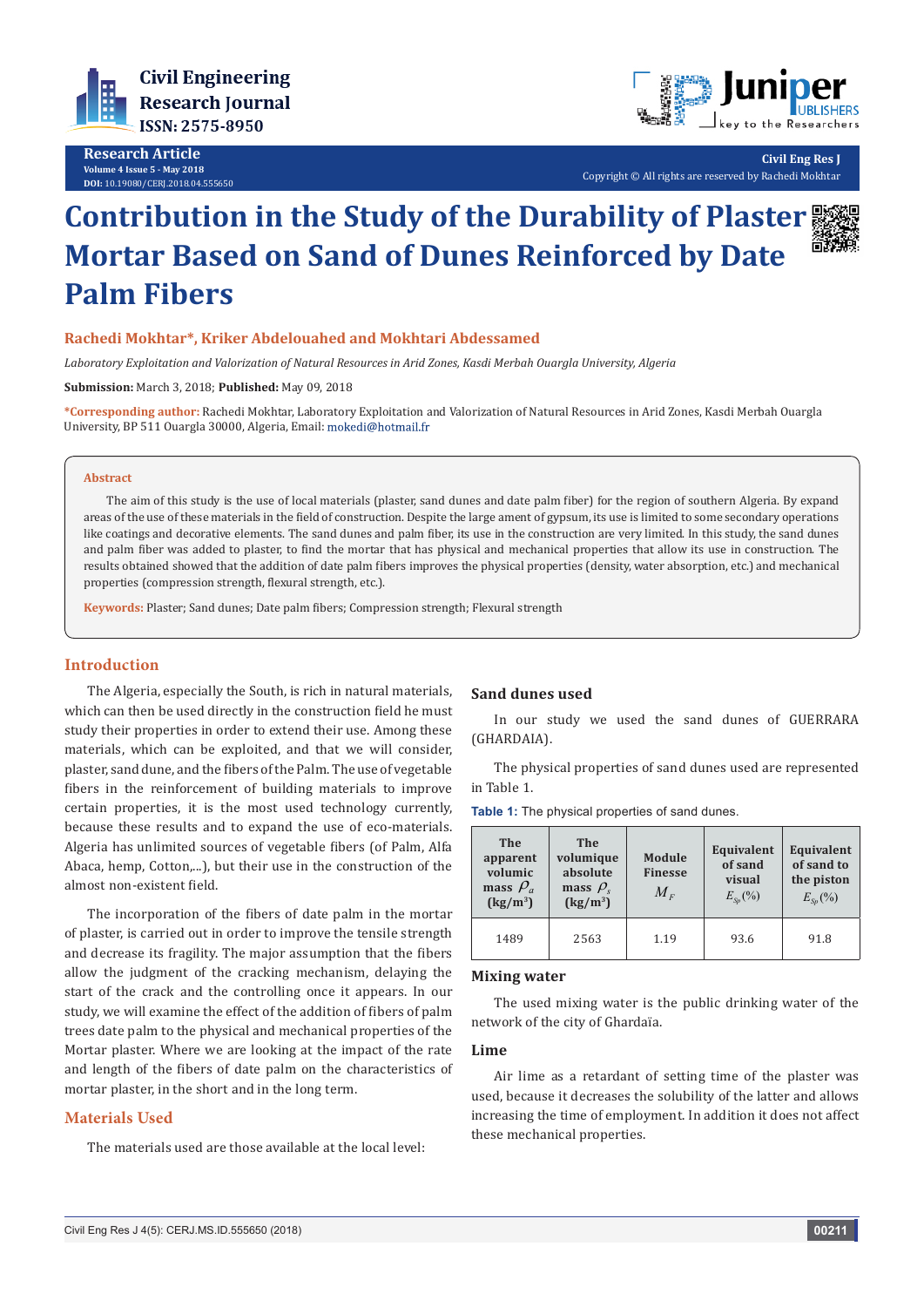A chemical analysis of the lime used was performed using the method of diffractometer by X-rays in the lab. Physics at the University of Laghouat, the results of this technique are presented on the diffractogramme below [1] (Figure 1).



#### **Fibers**

**Table 2:** Chemical analysis of the powder of fibers calcined at 400 °C.

| Si <sub>0</sub> | Al2O <sub>2</sub> | Fe <sub>3</sub> O <sub>4</sub> | <b>MnO</b> | Mg <sub>0</sub> | Ca <sub>O</sub> | Na <sub>2</sub> O | $K_{0}$ | Ti <sub>O</sub> |      | <b>PAF</b> |
|-----------------|-------------------|--------------------------------|------------|-----------------|-----------------|-------------------|---------|-----------------|------|------------|
| 48.04           | 6.12              | 2.51                           | 0.05       | 4.88            | 14.21           | 1.81              | 2.8     | 0.42            | 0.45 | 18.08      |

**Table 3:** Physical and mechanical properties of the fibers used

| Apparent volumetric mass        | $\rho_a$ = 512.21 - 1088.81Kg/m <sup>3</sup>  |              |              |  |  |
|---------------------------------|-----------------------------------------------|--------------|--------------|--|--|
| Absolute volumetric mass        | $\rho_{\rm s}$ = 1300 - 1450Kg/m <sup>3</sup> |              |              |  |  |
|                                 | $L = 100$ mm                                  | $L=60$ mm    | $L=20$ mm    |  |  |
| Tensile strength [MPa]          | $170 \pm 40$                                  | $240 \pm 30$ | $290 \pm 20$ |  |  |
| Failure of deformation          | $d = 0.232$ (diameter of fibers 8mm)          |              |              |  |  |
| Humidity rate                   | $w = 9.5 - 10.5\%$                            |              |              |  |  |
| Rate of Absorption (after 24 H) | $TA = 96.83 - 202.64$ %                       |              |              |  |  |
| Diameter (fibers used)          | $d =$ varied between $0.2 - 1$ mm             |              |              |  |  |

The fibers used are vegetable fibers of DOKAR of date palm in the region of Ouargla . The Spectrochemical Analysis of the powder of the fibers after calcination at 400 °C gave the following elements [2] (Table 2 & 3).

#### **Plaster**

The used plaster is a local product taken from the career of oasis in Ghardaïa. It is available in the market. The chemical analysis is summarized in the Table 4.

The fibers used with the following characteristics [3].

**Table 4:** Chemical analysis of plaster.

| Constituents   | Si <sub>O</sub> | AL, 0,                     | $Fe_{3}O_{3}$ | CaO            | Mg <sub>0</sub> | S <sub>O</sub> | Na <sub>2</sub> | K <sub>0</sub> | u     |
|----------------|-----------------|----------------------------|---------------|----------------|-----------------|----------------|-----------------|----------------|-------|
| Percentage (%) | 0.70            | $_{0.10}$<br>$\sim$ $\sim$ | $_{0.08}$     | 22.15<br>34.IJ | 0.53            | 44.95          | 0.09            | 0.03           | 0.002 |

We can summarize certain essential properties in the Table 5, to identify the plaster.

#### **Table 5:** Essential Properties of plaster.

| Apparent volumetric mass $\frac{\text{kg}}{m^3}$                 | 840-915   |
|------------------------------------------------------------------|-----------|
| Absolute volumetric mass<br>$(kg/m^3)$                           | 1100-1300 |
| Refusal of sieve 800µm                                           | 2.60%     |
| Refusal of sieve 200µm                                           | 14.20%    |
| Finesse following the method of Blaine in $\text{cm}^2/\text{g}$ | 1500-8000 |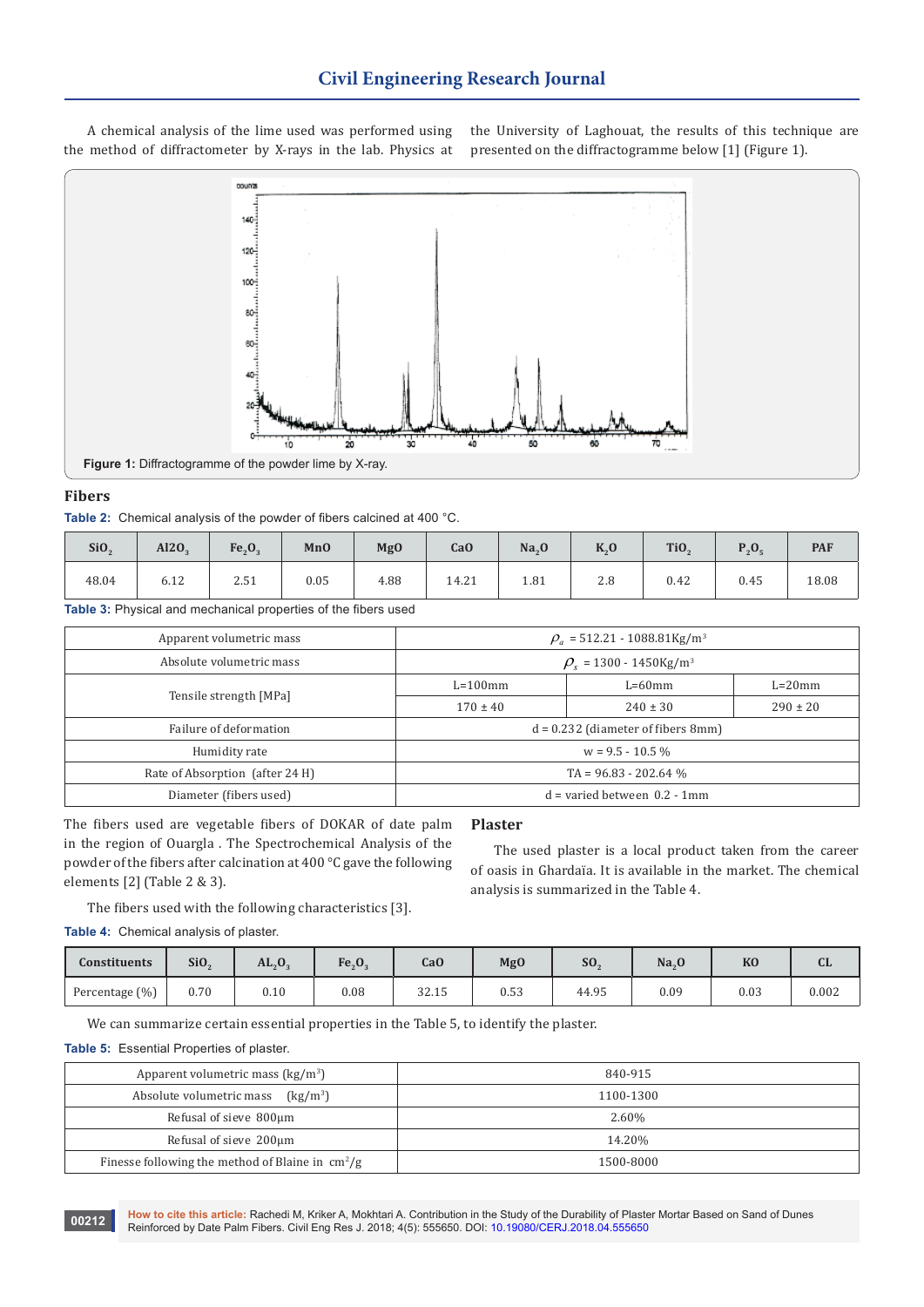|                                        | Beginning(min) |       |
|----------------------------------------|----------------|-------|
| Setting time $(E/P=0.6)$               | End(min)       | 15    |
|                                        | 1h             | 3.48  |
| Flexural strength $(E/P=0.6)$ [MPa]    | 24 h           | 3.73  |
|                                        | 7 days         | 3.99  |
|                                        | 1 <sub>h</sub> | 8.51  |
| Compressive strength $(E/P=0.6)$ [MPa] | 24 h           | 9.27  |
|                                        | 7 days         | 10.11 |

# **Formulation of Plaster Mortar with Fiber**

The determination of the composition of mortar plaster reinforced with fibers of date palm, we used the same composition with the classic mortar, so we take the following composition:

- a) We take the report  $E/(P+S) = 0.6$ ;
- b) The report of S/P is set to the value 0,5;
- c) They add 6% limes air as retarding of setting time.

d) After the preparation of fibers of date palm, we respect the recommendations of Kriker [2], for this, the fibers used are treated in the water, then dried in the free area.

- e) The mixing is carried out in the following way:
- f) We are mixing first of all the Sand and fibers to sec;

g) The plaster is added, while blending it well with the sand and fibers;

h) It adds the mixing water and lime and malaxant well the mixture.

## **Confections of samples and storage conditions**

After the mixing, it fulfils the mussels to reason of two layers and vibrate the mortar using a rod to ensure a good distribution and a proper orientation of the fibers, and finally grind and smooth the surface of the mortar. The test pieces are assembled, they are placed in the open air in the laboratory. After 24 hours, these are removed and placed in free air at a temperature of (25  $°C \pm 1°C$ ) up to the time of the test, this procedure is made for all the compositions and for all tests.

The samples used are  $(4x4x16)$  cm<sup>3</sup> for the following tests:

- a) Determining the density;
- b) Absorption of water ;
- c) Tensile strength ;
- d) compression strength ;

# **Composition of mortar of plaster reinforced by fibers of date palm**

To get a good composition of mortar plaster reinforced with fibers of date palms, we follow the following steps:

a) First of all, we use the same composition of pate of mortar base of plaster, which we have obtained in the step above.

b) As regards the fibers we tried to determine ,

i. First of all the mass fraction optimal fiber to introduce in the mortar of plaster using the fibers of the date palm to a constant length L=10mm and by increasing the dosage of fiber from 0% to 2% with a step of 0.5% by mass.

ii. And then, the optimal length for the optimal fraction that we found previous for each length, 10mm, 20mm, 30mm, et 40mm.

Laying all tests, that we were conducting, keep well the workability of dough into court of setting time. Because the addition of plant fibers to a mineral matrix leads to a decrease in workability.

All the samples are retained in the ambient air of the laboratory until the age of 14 days.

## **Results and discussions**

# **Variation of physical and mechanical properties of the Mortar plaster reinforced by fibers of length of 10 mm with different percentages**

The results of the variation of physical and mechanical properties of the Mortar plaster reinforced by various dosage of fiber are.



the percentage by mass of fibers.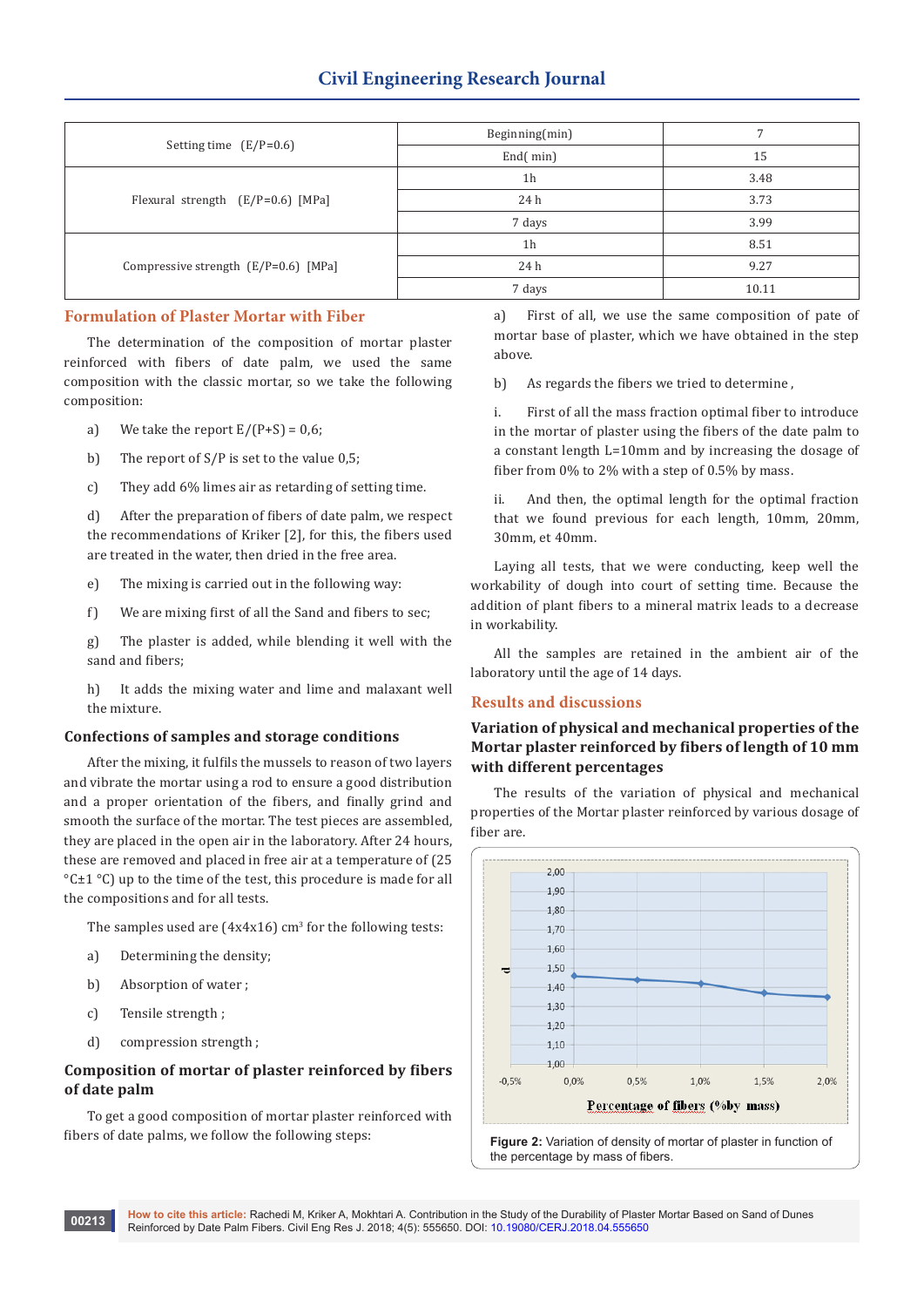**The density:** From Figure 2, we notice that density decreases slightly with increasing the dosage of fiber, which can be explained by the increase in the volume of void created by the incorporation of fibers where obtaining a less dense plaster mortar. This result is in agreement with the research of Djoudi [1].

**The absorption of water:** Figure 3 illustrates the evolution of absorption of water for a mortar of plaster reinforced with fibers of a date palm, it is clearly visible that the absorption of water increases according to the increase in the percentage of the fiber plant, this is due to the volume of the high vacuum created by the addition of the fibers and by the nature of the fibers themselves.



 These results correspond to the results obtained by Djoudi [1] in his research on concrete plaster reinforced with fiber of date palm, it has been found that incorporation of fibers increases the water absorption of concrete plaster.



**Compression strength:** According to Figure 4, it can be seen that between 0% and 1% a slight increase in the compressive strength, then 1,5% an acute increase in the compressive strength and after this percentage a Fall in compressive strength.

the increase in the compressive strength of mortar, plaster reinforced by fiber of the palm, from the non fibré mortar can be explained that the fibers in the percentage of fat play a role in normal concrete aggregate, and the fall that occurred after this increase, we can judge that the addition of fiber disruption the mortar with mineral skeleton void inside the dough and increasing its porosity, with minimal resistance. These findings are in agreement with most of the research conducted, as Kriker [2], in its research on the concrete reinforced by fibers of palm.



**The flexural strength:** Figure 5 shows that the flexural strength increases with increasing fiber dosage, reaches a maximum value for the 1.5% fiber percentage. Beyond this percentage, it drops and this is due to the poor distribution of the fibers in the pulp due to an excess of fibers. This is the same interpretation revealed by Hernandez-Olivares F [4] in his research on plaster reinforced with sisal fibers. It can also be said that there is a possibility of seeing the phenomenon of slippage of the fibers between them in the course of this test.

**Recapitulation:** A quick review of the previous graphs, we find that the percentage of 1.5% gives the best results from the point of view of compressive and flexural strength, as well as water absorption and density. And with regard to the workability of plaster mortar, this percentage gives good workability and easy implementation.

# **Variation of physical and mechanical properties of the Mortar plaster reinforced by different lengths of fibers for a percentage of 1.5% of fibers**

The results of the Variation of the physical and mechanical properties of the mortar of plaster reinforced by different length of fibers are: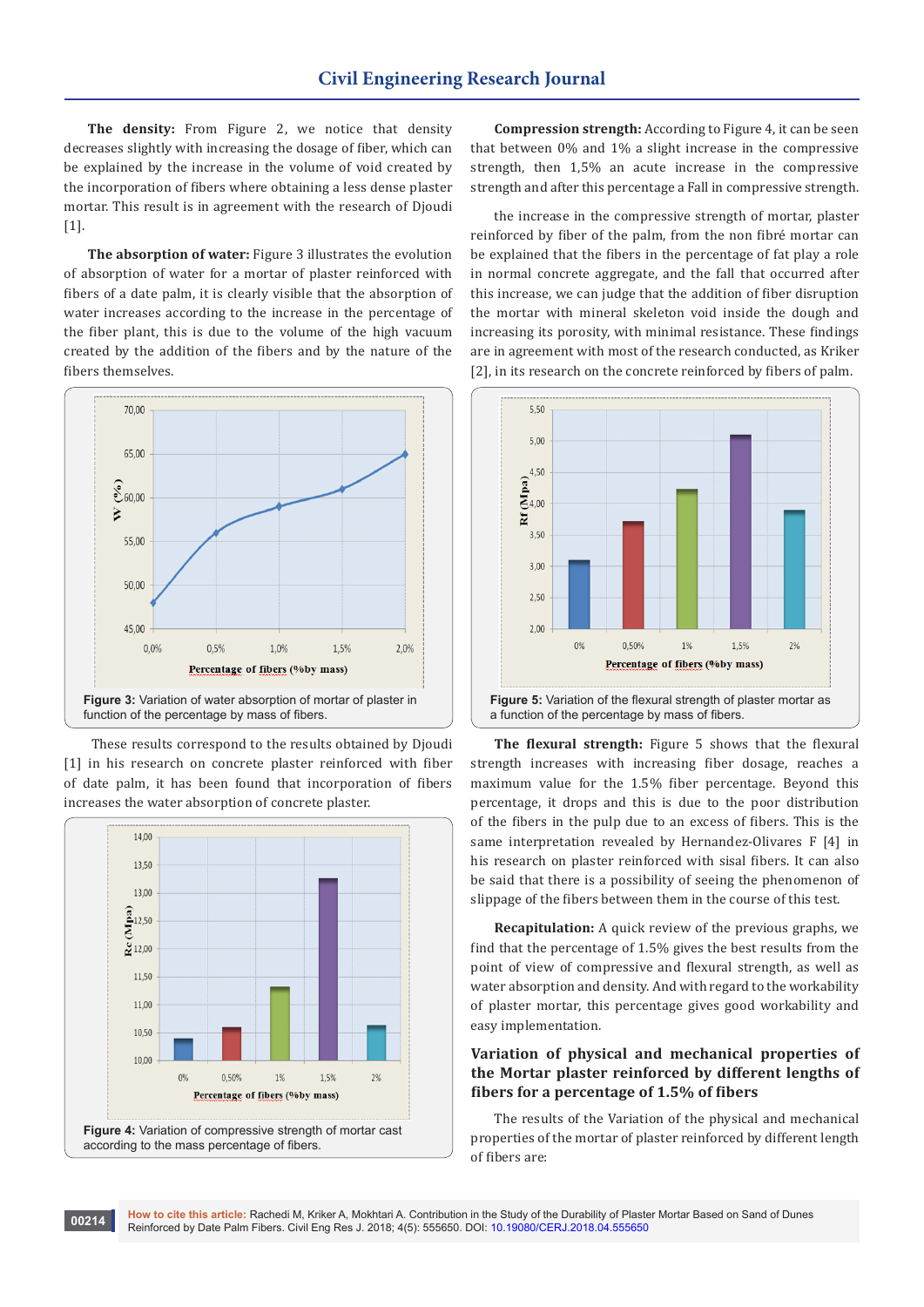**The density:** Figure 6 shows that the density decreases rapidly with the increase of the length of fibers, this is due to the fact that the incorporation of fibers in the pulp leads to voids within the dough, and the percentage of voids is important for wavelengths important for fiber. The most sought after literatures reveal this observation.



**The absorption of water:** According to Figure 7, it can be seen that the absorption of mortar water increases with increasing fiber lengths, it is important for long lengths, this is due to the high void volume created by the addition of fibers from which maximum water absorption.



According to Guermiti [5], the percentage of water absorption after 24 hours of immersion is of the order of 6.59 per cent for the ordinary concrete, and increases for concretes of fibers in function of the dosing and length arriving to (6.64 - 6.76%) for the concrete which contains 0.5 to 1% of short fibers,  $(6.70 - 6.86\%)$  for the concrete which contains 0.5 to 1% of long fibers.

**Compression strength:** We note, from Figure 8, the increase in the length of the reinforcing fiber does not remarkably develop the compressive strength of the mortar, which has been observed from the results obtained. For our mortar there is a slight improvement in the compressive strength of the fibers with a length of 10mm and reaches a maximum for fibers with a length of 20mm and then there is a slow decrease for fibers of length 30mm and 40mm. This finding is due to the influence of length of the fibers on the workability by their entanglements. The various researchers agree that the fibers do not provide appreciable improvement in compression In some cases, there is a slight increase, in others a slight decrease. This decrease may be caused by poor compactness due to excess fiber, or poor composition. For example, Djoudi [1] found that the incorporation of date palm fibers into gypsum concrete provides a slight improvement when the percentage of fibers is low and a decrease for the higher percentages.



**Figure 8:** Variation in the compressive strength of plaster mortar as a function of different fiber lengths.





**How to cite this article:** Rachedi M, Kriker A, Mokhtari A. Contribution in the Study of the Durability of Plaster Mortar Based on Sand of Dunes Reinforced by Date Palm Fibers. Civil Eng Res J. 2018; 4(5): 555650. DOI: [10.19080/CERJ.2018.04.555650](http://dx.doi.org/10.19080/CERJ.2018.04.555650) **DOI: 10.19080/CERJ.2018.04.555650 DOI:** 10.19080/CERJ.2018.04.555650